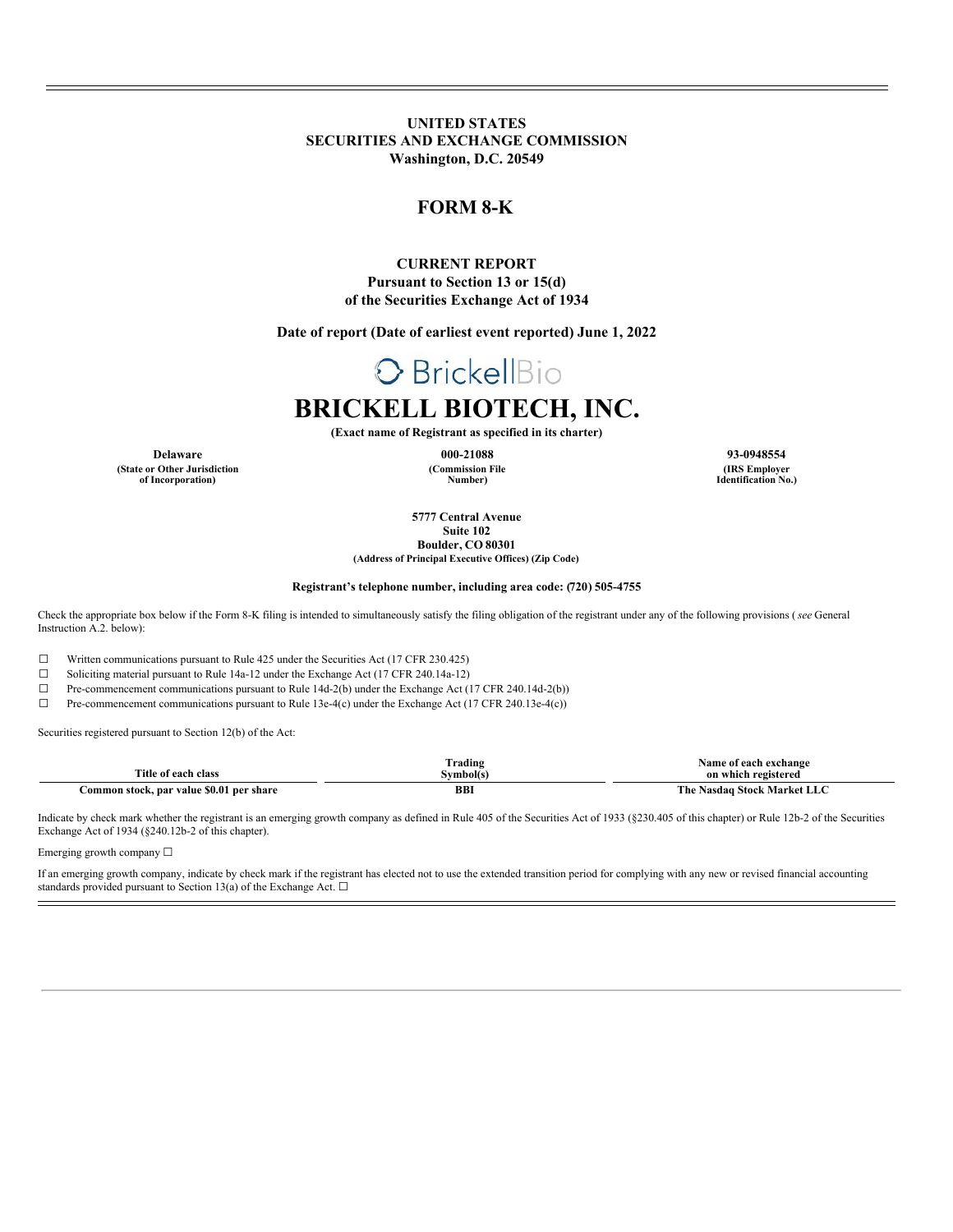#### Item 5.02. Departure of Directors or Certain Officers; Election of Directors; Appointment of Certain Officers; Compensatory Arrangements of Certain Officers

Brickell Biotech, Inc. (the "Company") announced that Jose Breton, the Company's Controller and Chief Accounting Officer, and its principal accounting officer, has notified the Company that he will be resigning from the Company effective on June 15, 2022, to pursue another opportunity. Mr. Breton's departure is not the result of any disagreement with the Company on any financial disclosures, accounting matters or any matter relating to the Company's operations, policies or practices.

Albert N. Marchio, II, the Company's Chief Financial Officer, will become the Company's principal accounting officer, in addition to the Company's principal financial officer, on June 15, 2022. Mr. Marchio, age 69, has been the Company's Chief Financial Officer since December 2020. He has been with Danforth Advisors since May 2019, providing financial consulting services on a project/interim basis for various public and private life sciences companies. Previously, Mr. Marchio served in various finance and accounting roles at Edge Therapeutics, Inc. (now known as PDS Biotechnology Corporation), a clinical-stage biopharmaceutical company, including Chief Accounting and Administrative Officer from October 2016 to November 2018, Interim Chief Financial Officer from March 2017 to October 2017, Chief Accounting and Operations Officer from March 2014 to October 2016, and Chief Financial Officer from December 2011 through March 2014. Mr. Marchio was a Managing Operating Partner with Three Fields Capital, a multi-strategy healthcare-focused investment firm, and provided consulting services to life science companies through Rockabye Valley Consulting from January 2009 to May 2013. Previously, Mr. Marchio served as the Executive Vice President, Chief Financial Officer of Informed Medical Communications from February 2008 to October 2009, and as the Vice President, Treasurer of MedPointe Pharmaceuticals from 2006 to January 2008. He began his career in life sciences as the Vice President, Treasurer of Alpharma, Inc. from 1992 to 2005. Mr. Marchio holds a B.A. in Economics from Muhlenberg College, an M.B.A. in Professional Accounting from Rutgers Graduate School of Business, and a Post-M.B.A. Certificate in Taxation from Bernard Baruch College of the City University of New York.

#### **Item 9.01. Financial Statements and Exhibits**

(d) Exhibits.

104 Cover Page Interactive Data File (embedded within the Inline XBRL document)